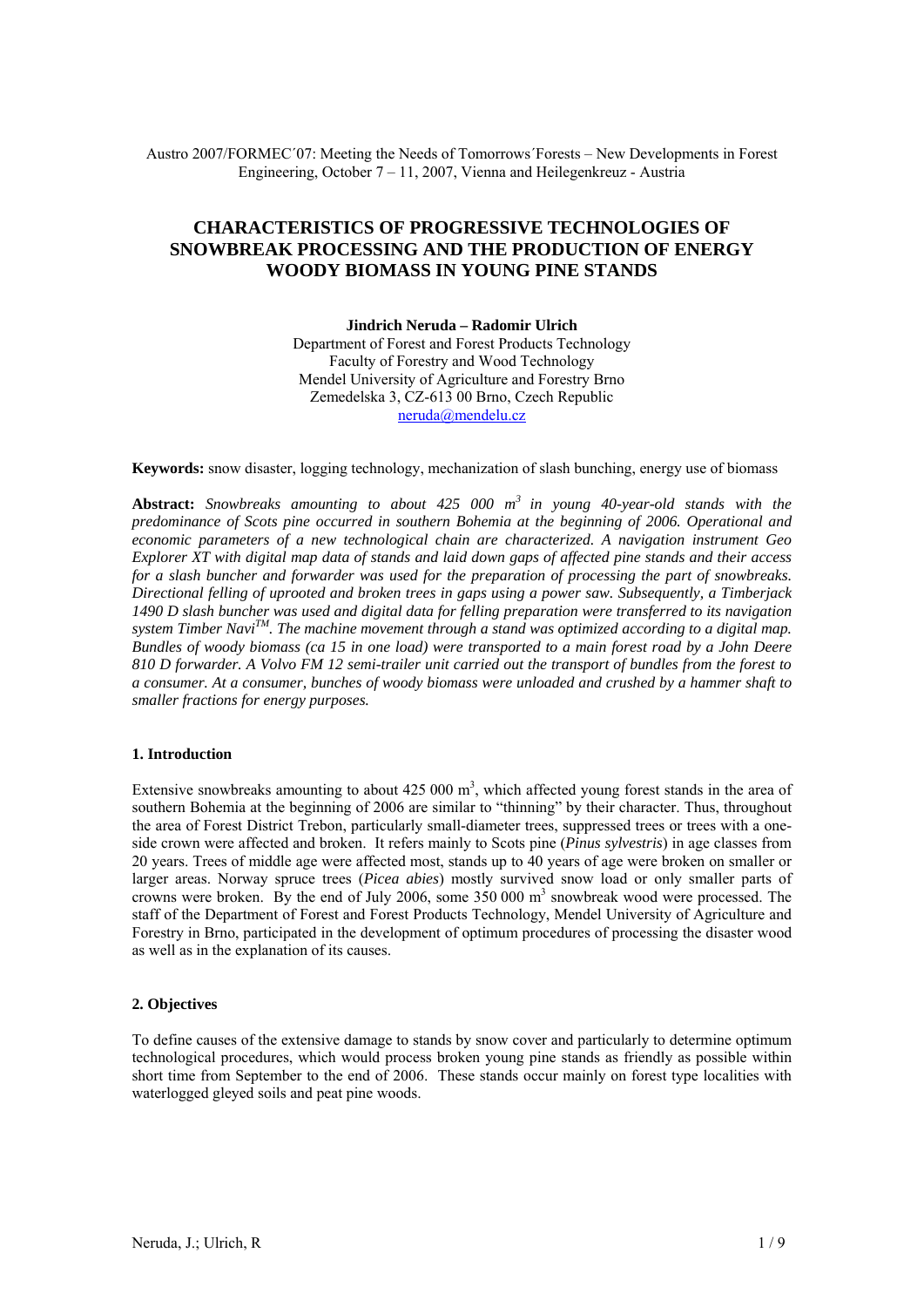# **3. Methods**

Methodology consisted of several steps: localization of affected parts of stands by means of digital photos obtained using motor paragliding; the transfer of the photos to the map database atlas of Lesy CR Hradec Kralove (Forests of the CR Hradec Kralove); the preparation of stands for logging through a Geo Exproler XT navigation apparatus; mapping the affected gaps and their access for logging machines in such a way minimum damage to soil during logging operations to be guaranteed. Determination of the technological procedure of logging and transport operations bunching and the subsequent use of wood for energy purposes being selected as the most suitable method to process the woody biomass.

# **4. Processing and results obtained**

#### **4.1 Causes of snow damage to stands**

In Forest District Trebon, snowbreaks totally affected pure stands of Scots pine at an age of  $30 - 40$  years. It concerned stands from artificial regeneration, which were established at a density of 10 000 trees per ha. In the given case, total disruption of pure pine stands was caused by the extreme amount of snow as well as by the insufficient tending of stands. Affected stands were virtually untended showing an unfavourable slenderness ratio, ie they were extremely "slender" showing insufficiently developed crowns, which could not carry considerable load of wet snow.

Thus, extreme snow conditions demonstrated a necessity to observe tending programmes also for pine. Models of tending tested by practice recommend the first tending measures to be carried out at reaching the upper stand height of  $3 \text{ m}$ , ie at an age of  $6 - 10$  years when wolf trees are removed and the stand density decreases to 9000 trees/ha. Next measures have to be carried out through removing subdominant unstable trees in the stand. In the management set of stands 13 (natural pine sites), the second tending measure has to be carried out at reaching the stand height of 8 m, ie at an age of 25 years and stand density is decreased to 6500 trees/ha. In the management set of stands 27 (pine management of gleyed sites), the second measure is carried out at reaching the upper stand height of  $4 - 6$  m at an age of 15 years and stand density is reduced to 6000 trees/ha. The third or the fourth measure has to be carried out at reaching the upper stand height of  $12 - 15$  m at an age of about  $30 - 35$  years. The number of trees must be reduced to  $3000 - 4000$  per ha.

This procedure is the only possible way of stand tending to reduce the potential danger of damage caused by wet snow in pure pine stands. Examples from Forest District Trebon document the markedly higher stability of pine stands with the sufficient admixture of broadleaved species and larch. At the regeneration of forest stands, it is necessary to observe the sufficient proportion of soil-improving and reinforcing species.

# **4.2 Preparatory operations of logging**

Aerial photos of selected localities were carried out by means of motor paragliding. It concerns a parachute wing with a gliding characteristic of about 1: 6, which is equipped with a Simonini 200 cm<sup>3</sup> two stroke engine. This engine with a tuned exhaust stroke gives 28 HP, which provides climb capacity up to 3 m/s. Advantages for photography consist in the slow fly of a machine; its speed as against the air environment amounts to about 45 km/h.

To guarantee the exact localization of particular photos a GPS Garmin apparatus is used. The device is exactly time-synchronized with a Sony 2K 10.3M camera. Each of photos is equipped with EXIF printout making possible to allocate each of the photos to a locality accurate to  $\pm$ 7 m. The printout of the flight line is set up in GPS to store particular flight points every 5 s. The printout of points is supplied together with the set of digital photos. Each of the points is described by exact time, spatial coordinates, flying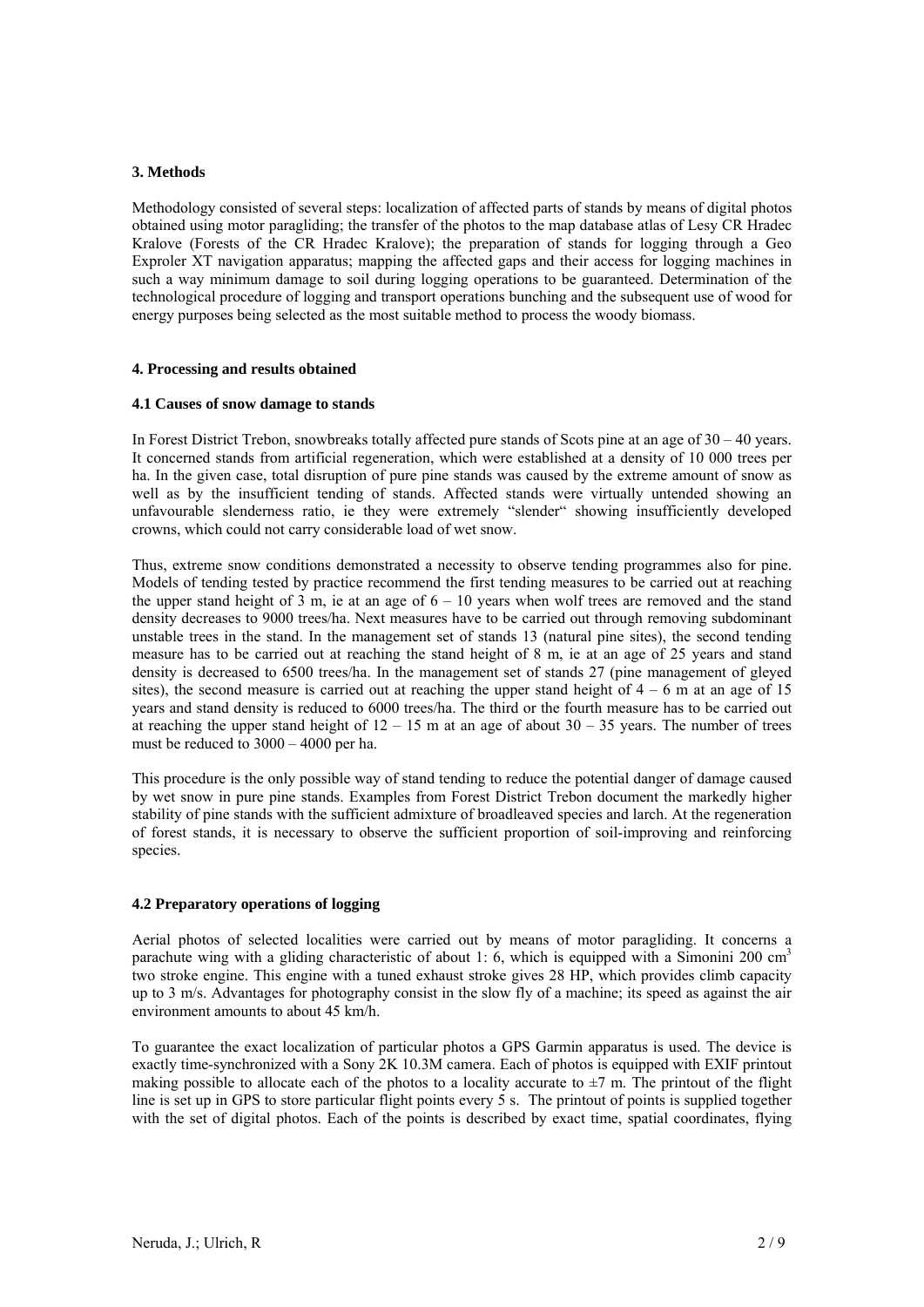speed, height and direction of fly, which makes possible to assign also the direction of photography in addition to exact localization to each of the photos.

Into the Geo Explorer XT navigation apparatus, which is controlled through satellites, map data were transferred of stands in the digital form from the LCR Hradec Králové database. Broken gaps of pine stands and their access were laid down into these map sources for a Timberjack 1490D slash buncher and forwarder. The preparation of these stands was transferred to the TimberNavi<sup>TM</sup> navigation system in the slash buncher. The technological procedure of operations then occurred according to digital map data.

#### **4.3 Logging procedure**

A power saw directionally felled gaps of broken pine stands laid down in the operational digital stand map. Felled wood was then bundled by a slash buncher placed on a Timberjack 1490D forwarder. The tractor is carried on an eight-wheel chassis with tandem bogie axles. Low-pressure tyres 700 mm wide condition the machine width of 2930 mm. The total length of the machine is 11 110 mm, clearance height 605 mm and total weight 23 000 kg. John Deere six-cylinder engine, power 136 kW at 1900 rpm. The machine hydraulic crane has a range of 10 m and lifting moment 102 kNm. The bunching unit is 6.2 m long, 2.4 m wide, 1.9 m high and its weight is 7000 kg. The length of slash bundles ranges from 2.4 to 3.2 m, diameter 70 - 80 cm and weight 250 -700 kg according to the moisture and size of logging residues. The bunching unit has a mechanism for mounting 9 reels serving for spooling hemp cord of lighter colour ensuring good visibility. Binding the bundles begins already during pressing and thus, the logging slash bundle remains compact. The consumption of hemp cord is about 0.20 kg per one bundle. The logging slash bundle is automatically cut by a chain saw with a 1000 mm chain bar. The average output of a slash buncher under given conditions was 10 – 30 bundles per hour. Thus, about 70 bundles can be obtained from one hectare of felled area. The navigation system of John Deere Co. was used during these operations. The company developed a communication chain for mechanized logging in such a way to complete a gap between felled trees and their transport from the forest to a processing unit. This chain consists of the Timbermatic<sup>TM</sup> 300 system, which is supplied with a harvester on a regular basis and of the Timbermatic<sup>TM</sup> 300 system, which is optionally supplied with a forwarder. Communication between the two systems is provided by the TimberNavi<sup>TM</sup> Professional Logistics system the principle of which is cooperation with the GPS system.



**Figure 1: The scheme of a communication chain** 

The procedure of logging operations using the communication chain:

- 1. The machine owner receives a requirement for the production of assortments from a customer.
- The machine owner enters necessary data to the harvester or slash buncher.
- 3. The harvester or slash buncher stores information in electronic form on produced assortments (in the given case on bunches of felling residues) including coordinates from the GPS system for every produced log (bundle).
- 4. The harvester (slash buncher) sends production data to the forwarder.
- 5. The forwarder accepts data from the harvester or slash buncher and on their basis plans an optimum forwarding plan.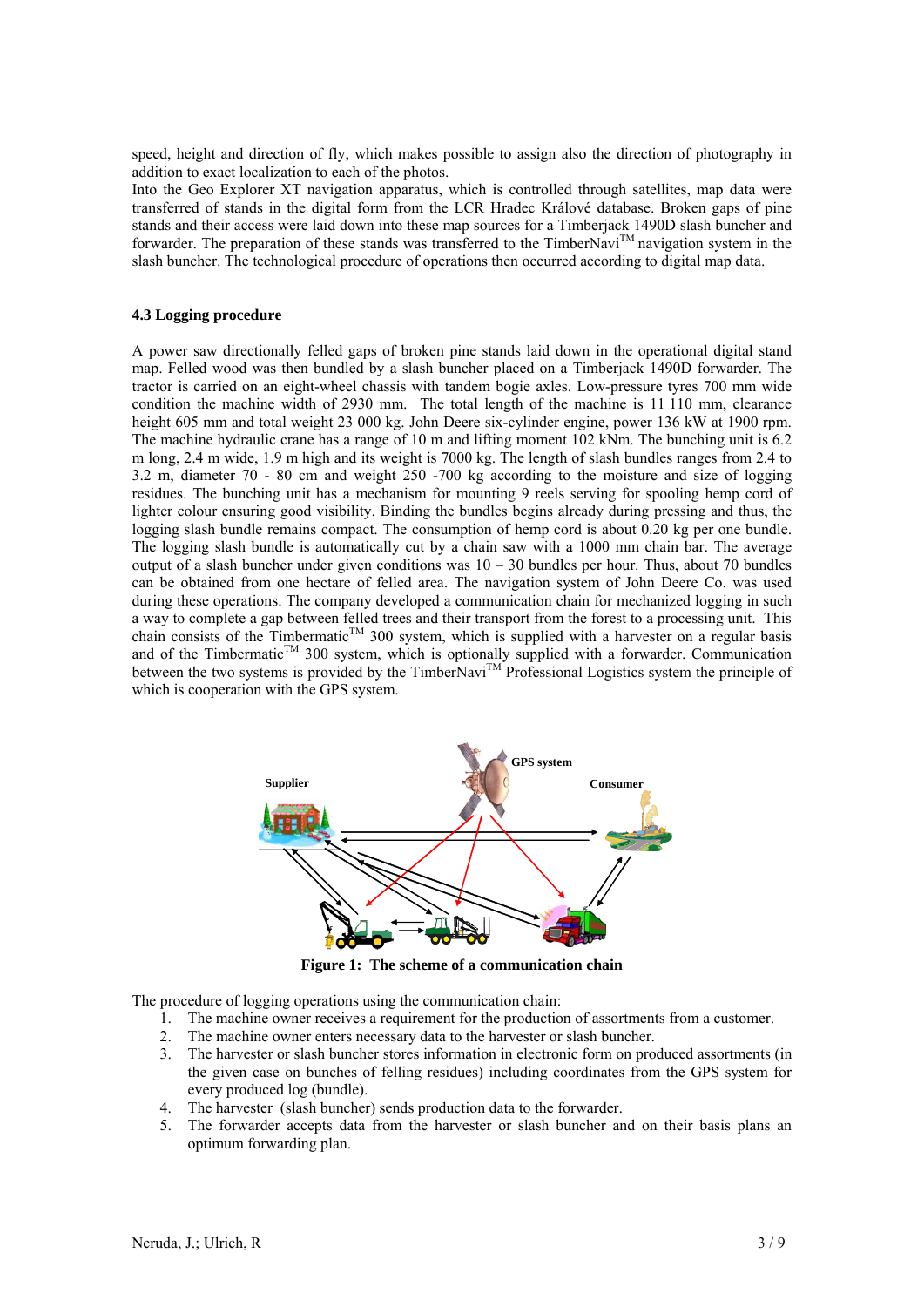- 6. Coordinates obtained from GPS and other data on particular piles are sent by the forwarder to the machine owner and the owner hands over the data to the consumer or hauler.
- 7. The machine owner or hauler organizes supplies of finished assortments to his consumer on the basis of the need of various assortments.

#### **4.4 Basic advantages of the selected technological procedure and control system:**

- During the operation, the machine is controlled according to information from GPS.
- The harvester (slash buncher) operator or forest manager lays out lines for a forwarder in the digital stand map with respect to the stand situation (gradient, watercourses, bogs etc.), which need not be marked in the stand. All lines are of the same direction and distance.
- The forwarder operator plans the forwarder line on the basis of data from the harvester (slash buncher) in order to prevent transport with half load or no-load.
- In winter in case of snow, the forwarder need not follow immediately the harvester (slash buncher) because even logs hidden under snow are visible being evident on a display; thus, no forgotten logs (bundles) remain in the forest.
- To provide an immediate view of the machine position in the stand and on the size of the already processed area.
- In case of a slash buncher, a way through the stand and the system of storing particular bundles are saved in the PC memory.
- The number of produced bundles serves for registration and conversion to  $m<sup>3</sup>$ .
- Logging areas from which the bundles are produced are continuously handed over to the forest owner who records them to a forest management plan.

#### **4.5 Forwarding bundles of felled wood**

A Timberjack 810 D forwarder on an eight-wheeled chassis was used. The power of an electronically controlled turbodiesel engine John Deere amounts to 86 kW at 2000 rpm. The hydraulic crane shows a reach from 6.5 to 9.6 m according to the crane type. The tractor weight according to equipment is 10.4 – 11.5 t and effective carrying capacity amounts to 9 t. Low-pressure tyres are 700 mm wide, chassis clearance height is 595 mm. The Timbermatic 700 centralized digital control system facilitates communication between a harvester and a forwarder. In case of processing the snowbreak wood this digital control system Timbermatic 700 was installed into a slash buncher. The system enables to use the Windows environment with other groups of programs such as Timber Navi. The mean number of bundles on a forwarder is 15. In order to prevent bogging the logging machine wheel-tracks Eco Baltic 700/45x22 of a weight of 1402 kg manufactured by Olofsfors AB, Sweden were installed on both rear bogie axles of the forwarder. The wheel-tracks are suitable for waterlogged stands with the high level of groundwater, which is affected by ponds in the neighbourhood. On the basis of a proposal of the Department of Forest and Forest Products Technology, Faculty of Forestry and Wood Technology a modification of these wheel-tracks was concluded with this company consisting in the translocation of anti-skid spikes (studs) to centres of flange edges. It was achieved that passage with these modified wheel-tracks did not cause deep ruts into the bituminous surface of roads. It was possible to move along the roads without the necessary dismounting and subsequent mounting of these wheel-tracks. Thus, through the adequate preparation of stands, using suitable means of mechanization and wheel-tracks modified by the manufacturer nearly no-damage forwarding the slash bundles from broken pine stands was achieved.

#### **4.6 The transport of bundles of felled broken pine trees**

The transport of wood bundles suitably stored by a forwarder on landings was carried out using a logging truck-and-trailer unit created by a Volvo FM 12 semi-trailer truck equipped with a saddle and an Epsilon Z 165 hydraulic crane. Tyre pressure rating 900 kPa, speed limit 80 km/h. The semi-trailer frame consists of two weldments, viz. the main and the rear frame, which can be fixed in three positions (compound, half-extension and maximum extension). The semi-trailer is equipped (on a regular basis) with the EBS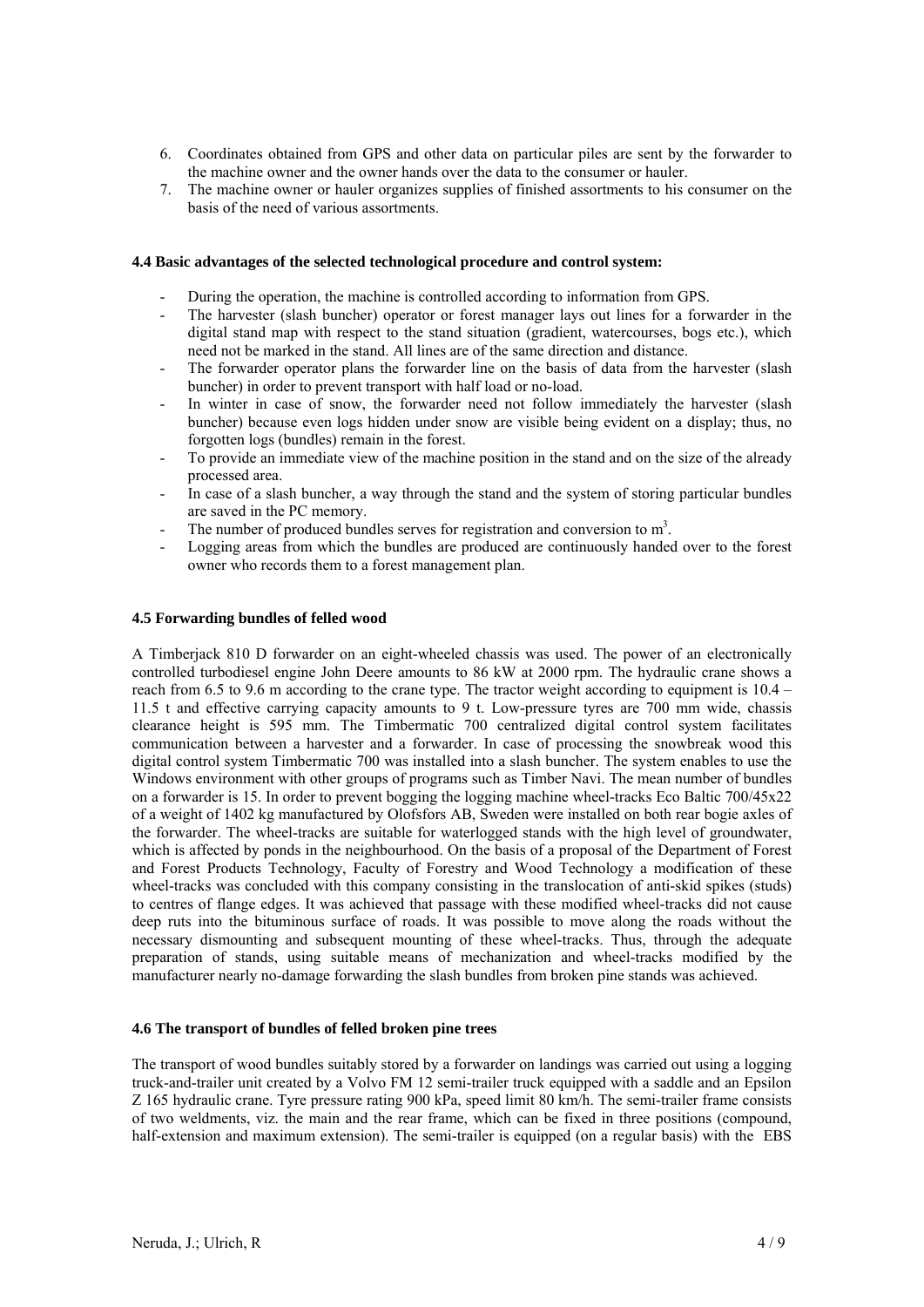braking system with an information centre, which informs the machine operator on the actual condition of axle load. The highest permissible weight is 39 000 kg. The semi-trailer has two rear lifting axles (the first and the third). The semi-trailer sliding stakes make possible to transport long logs up to 14 m as well as short assortments at a length from 2 m. Before an exit to a public road the machine driver fastens the load from shift and the loss of branches by means of strap belts placed between stakes. During the transportation of bundled biomass smaller loading the road network occurs as compared with the transport of wood chips (Fig. 2) and, thus, bundles can be transported without any problems to a distance of 5 – 100 km. The bundles were transported to a power station based on the combustion of woody biomass.



**Figure 2: Comparing the loads of transported forms of wood** 

# **4.7 Energy use of harvested woody biomass**

Woody biomass obtained from stands affected by the snow disaster was mostly used for energy purposes. The importance of biomass to obtain renewable resources of energy steadily increases. It consists not only in the direct use of obtained energy but it is particularly important from ecological aspects. At the combustion of energy biomass the production of emissions significantly decreases. Through the combustion of fossil fuels these emissions considerably load the air. Another decisive importance of the production of biomass for energy purposes is associated with the greenhouse effect. This effect recently gradually increases with the increasing intensity of the combustion of fossil fuels. At the combustion, greenhouse gas (carbon dioxide) is released. In former times, the gas was bound by the vegetation of former plants, which served for the origin of fossil fuels. The greenhouse effect is a natural phenomenon and the present life on the Earth would not exist without it but the  $CO<sub>2</sub>$  cycle must not be disturbed. Nevertheless, the intensive combustion of fossil fuels in recent times results in too large amounts of carbon dioxide in the air and so its natural cycle begins to be disturbed, temperature on the Earth increases and increasing greenhouse effect begins to be a real threat of the global climate disturbance. At the biomass combustion,  $CO<sub>2</sub>$  is also released being, however, drawn from the atmosphere by plant vegetation and thus, its balance in the atmosphere is in principle stable. The more intensive stands of energy plants (plants used for heating etc.) are established the more  $CO<sub>2</sub>$  is consumed for their photosynthesis and the more  $CO<sub>2</sub>$  is drawn from the atmosphere.

Woody biomass is changed up to from 85% to combustible gases, which require another system of burning for their quality combustion than fossil fuels. Primary air has to be supplied into burning fuel, secondary air into burning gases and in larger combustion chambers even the tertiary air. Burning flames have to burn out in a ceramic extension chamber without cooling and after the total burn-up of the gases they transfer heat to the heat transfer medium. It is necessary to follow these principles of the effective combustion of biomass in all types of boilers burning biomass.

Heating using the woody biomass can be carried out in boiler plants of various size and type according to local conditions, eg as follows: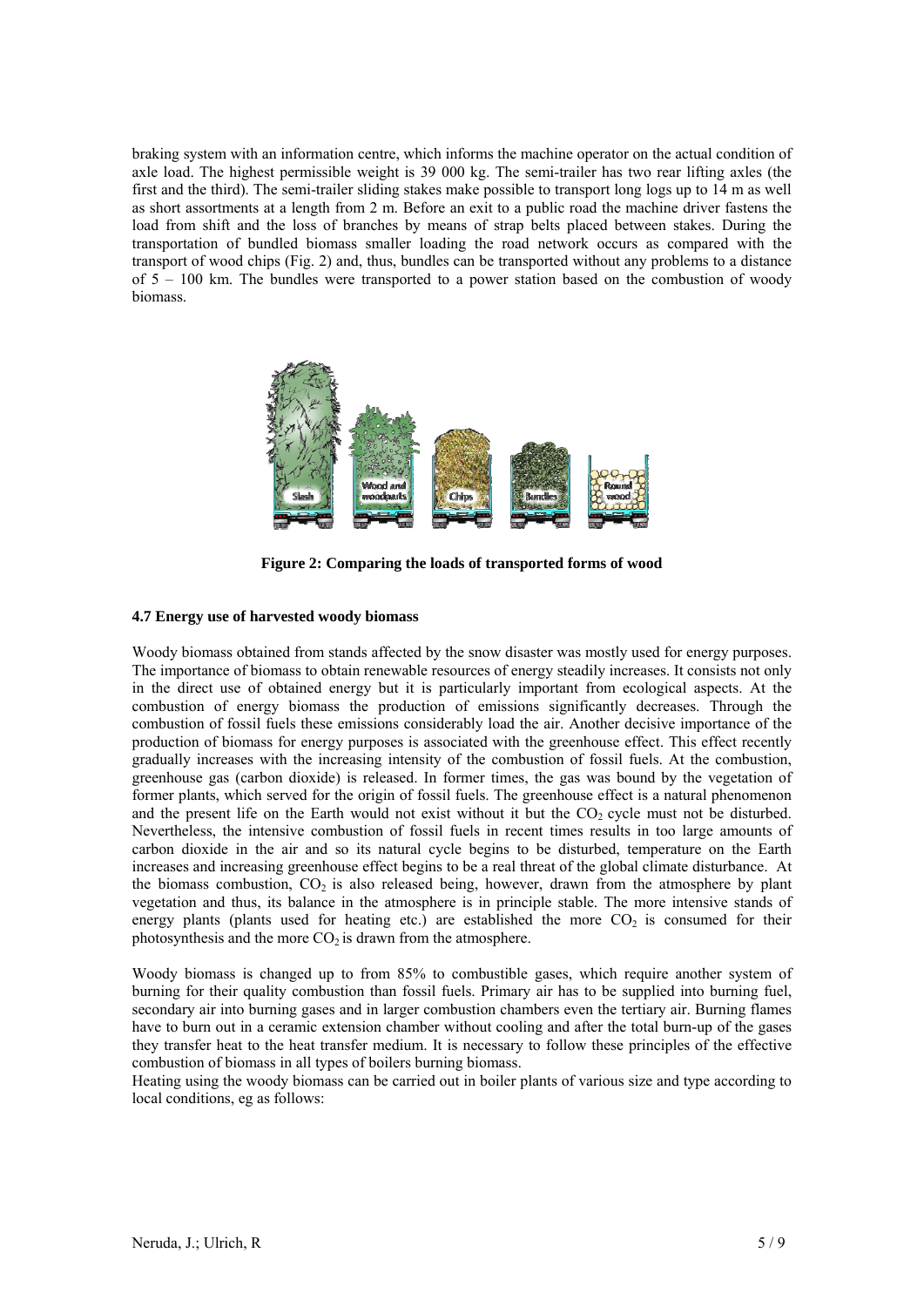- Central boiler plants in villages and towns are suitable where there is compact concentrated housing estate.
- Block boiler plants can be established in villages with more centres, which are not near one another.
- Central or block boiler plants in combination with the individual heating of buildings distant of a public boiler plant, which are, as a rule, heated using chips or straw bales (bundles). Remote individual buildings are equipped with boilers heated with wood briquettes or pellets. These buildings can be included into the system of village industrial heating and the price of their fuel is advantaged and, thus, these peripheral buildings have comparable costs for heating as those, which are directly connected to a boiler plant.
- At present, the individual heating of single-family houses can be also carried out in modern stoves or fireplaces, which are characterized by the high effectiveness of combustion, viz. up to 90%.

A prospective objective is, on the basis of an advertising campaign, to create conditions for specific investment and commercial projects concerning the development of "phyto-energetics". With respect to the real threat of negative impacts of the increasing greenhouse effect it is necessary to reduce the use of fossil fuels as much as possible and thus to reduce the  $CO<sub>2</sub>$  release into the atmosphere. EU authorities are well aware of the real threat and, thus, they try to deal with the problem within the whole Europe. Therefore, an idea on " $CO<sub>2</sub>$  emission trade" has originated. In practice it means that a country producing less CO<sub>2</sub> than is enabled by the Kyoto protocol can "sell" certain part of the amount to a country, which is not able to reduce effectively and in the given time its proportion of CO<sub>2</sub> emissions. In the CR, production of CO2 has decreased at present (unfortunately, not due to the use of effective technologies but owing to the reduction of industrial production) and thus, it is below the given limit. Therefore, it is possible to sell to countries, which are above the given limit. Thus, a country buying a certain share of  $CO<sub>2</sub>$  should contribute to the selling country by the same financial amount for the use of energy biomass. However, in any case, it is necessary to support the development of phyto-energetics in our country and to use experience from abroad.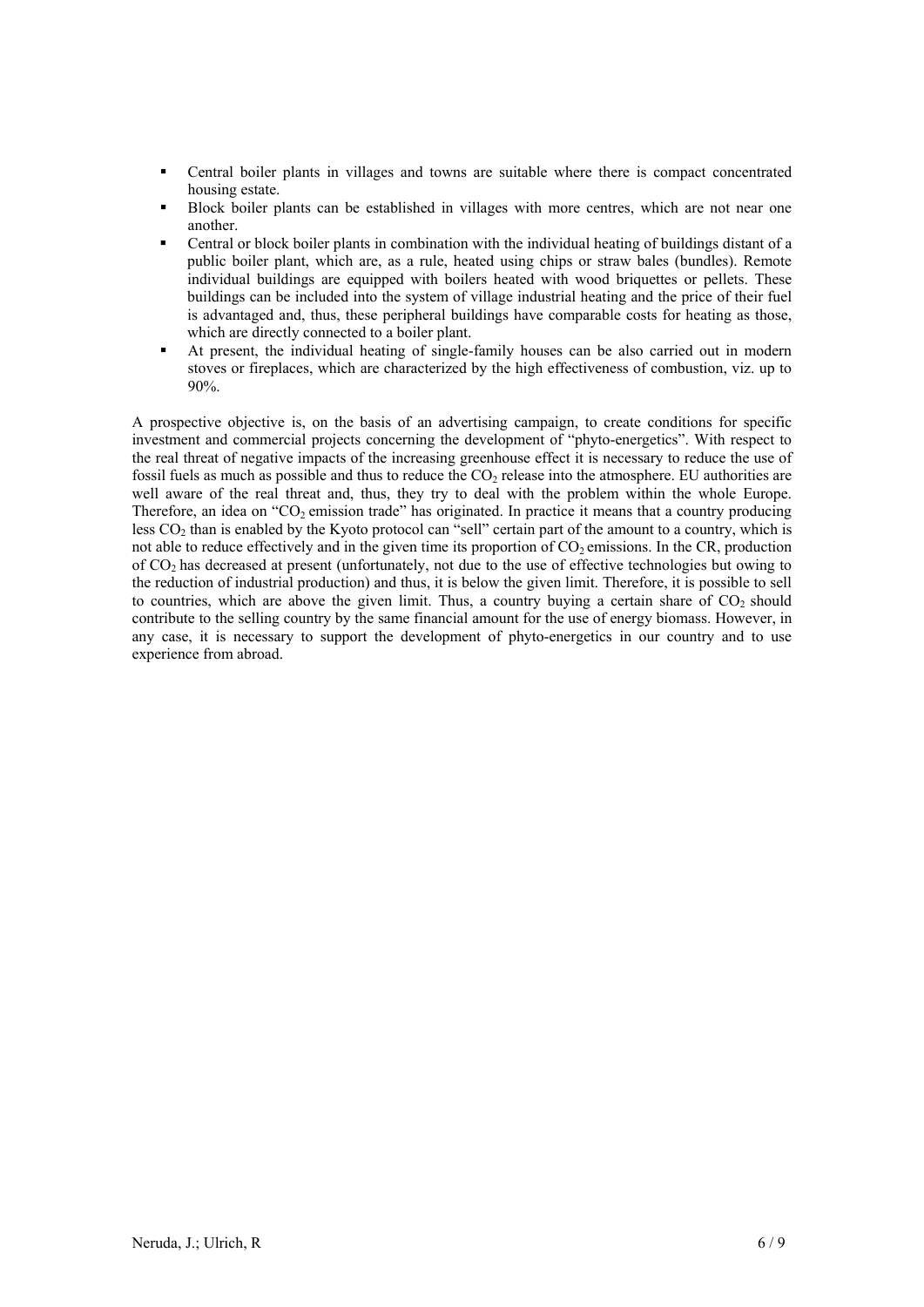| Country              | CO <sub>2</sub> | Population | $CO2$ emissions  | Proportion in the |
|----------------------|-----------------|------------|------------------|-------------------|
|                      | emissions       | (million)  | per capita (t)   | world production  |
|                      | (million t)     |            |                  | of $CO2(\%)$      |
| Czech Republic       | 148.2           | 10.3       | 14.4             | 0.7               |
| <b>USA</b>           | 5 2 2 8 . 5     | 263.1      | 19.9             | 23.7              |
| China                | 3 006.8         | 1 200.2    | 2.5              | 13.6              |
| Russia               | 1547.9          | 148.2      | 10.4             | $7.0\,$           |
| Japan                | 1 1 5 0.9       | 125.6      | 9.2              | 5.2               |
| Germany              | 884.4           | 81.7       | 10.8             | 4.0               |
| India                | 803.0           | 929.4      | 0.9              | 3.6               |
| <b>Great Britain</b> | 564.8           | 58.6       | 9.6              | 2.6               |
| Canada               | 470.8           | 29.6       | 15.9             | 2.1               |
| Ukraine              | 430.6           | 51.6       | 8.4              | 2.0               |
| Italy                | 423.8           | 57.3       | 7.4              | 1.9               |
| France               | 362.0           | 58.1       | 6.2              | 1.6               |
| South Korea          | 353.1           | 44.9       | 7.9              | 1.6               |
| Poland               | 336.1           | 38.6       | 8.7              | 1.5               |
| Mexico               | 327.5           | 94.8       | 3.5              | 1.5               |
| South Africa         | 320.9           | 41.5       | 7.7              | $\overline{1.5}$  |
| <b>Brazil</b>        | 287.5           | 159.2      | 1.8              | 1.3               |
| Australia            | 285.9           | 18.1       | 15.8             | 1.3               |
| Spain                | 246.9           | 39.2       | 6.3              | 1.1               |
| Iran                 | 232.9           | 64.1       | $\overline{3.6}$ | 1.1               |
| Saudi Arabia         | 227.1           | 18.9       | 11.9             | 1.0               |
| Indonesia            | 227.0           | 193.3      | 1.2              | 1.0               |
| Kazakhstan           | 185.6           | 16.6       | 11.2             | 0.8               |
| Netherlands          | 178.8           | 15.5       | 11.6             | 0.8               |
| Taiwan               | 166.9           | 21.3       | 7.8              | 0.7               |
| Turkey               | 160.5           | 61.6       | 2.6              | 0.7               |
| World                | 22 000.0        | 5759.0     | 3.8              | 100.0             |

**Table 1: Carbon dioxide emissions in the Czech Republic as compared with other countries** 

At present, biomass is most often used for direct combustion. However, it is also a raw material for the production of biogas and fuels. In our country, energy biomass is used only in about 1.5% of the total primary sources of energy whereas in EU, it is about 6%. Until 2010, this proportion should be nearly double, roughly up to 12% of the total primary sources of energy

# **5. Recommendations resulting from the evaluation of the course of processing salvage felling in the given area**

- Lower costs for the removal of felling debris after principal felling. Technologies used at present for slash disposal in the majority of forest owners require costs amounting to on average CZK 65 per  $m<sup>3</sup>$ harvested wood. Operational tests show that slash buncher can manage these work stages at the cost of CZK 30 – 40 per  $m^3$ , ie 50 – 60% costs of other technologies of slash disposal.
- The rate of a working procedure at the use of a slash buncher makes possible to remove slash immediately after felling. The slash buncher proceeds next to a harvester common (simultaneous) forwarding timber assortments and slash bundles being possible.
- The whole clear-felled area is available for subsequent reforestation. At commonly used methods of slash disposal (manually or by means of mechanization) slash remains mostly lie in rows on a clearfelled area. The buncher collects slash throughout the area and thus, reforestation is not limited at all.
- Prevention in forest protection. Through timely slash disposal conditions are limited for the development of cambioxylophagous insect and other pests on logging residues.
- Restriction of possibilities for the origin of fires. Slash burning on felled areas is prevented.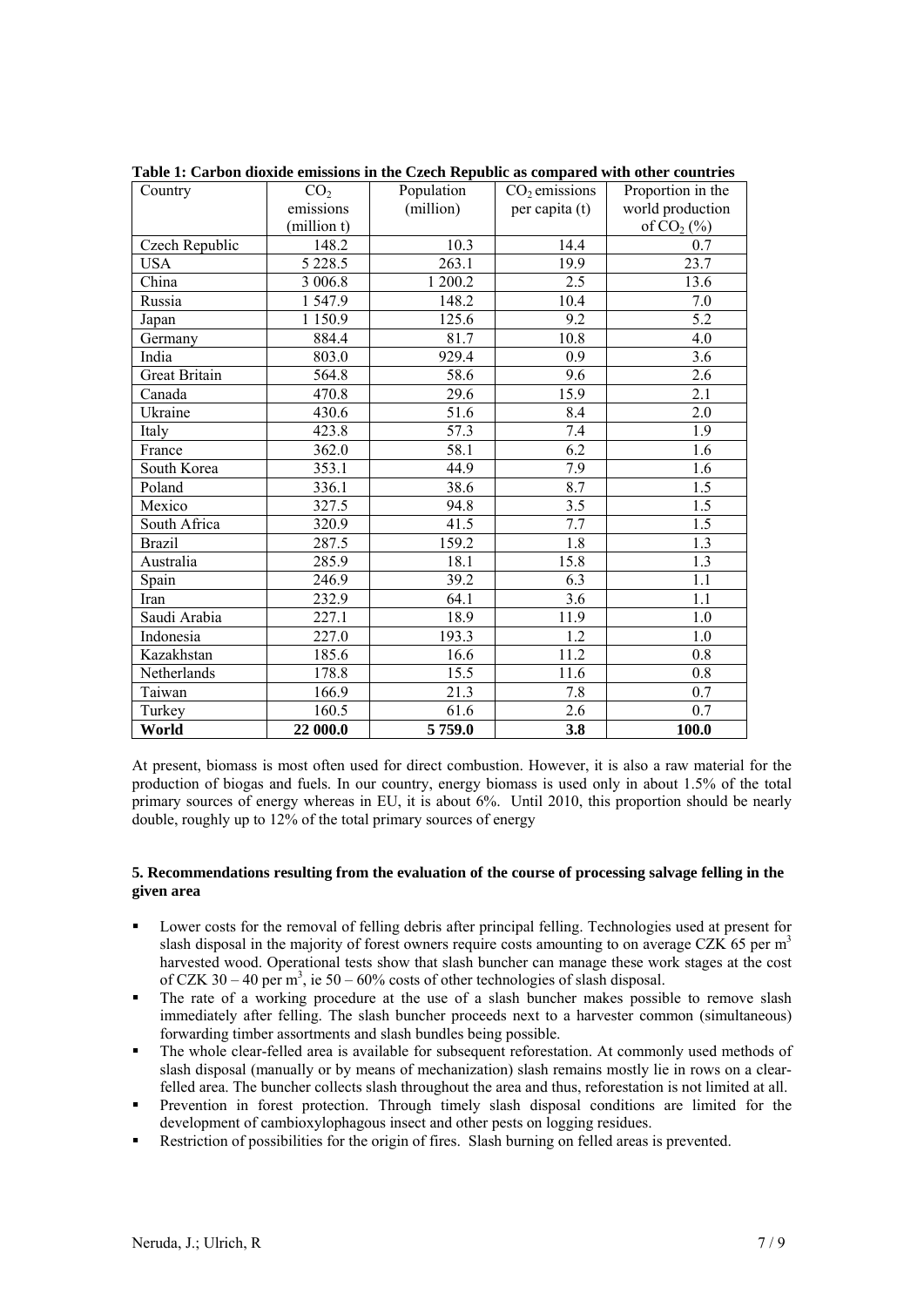- Fast and more accurate measurement of the volume of removed biomass by means of bundles as against a relation between  $m<sup>3</sup>$  harvested wood and the converted volume of slash.
- Using GPS and a navigation system for the registration of areas in relation to primary records, clearfelled area balance, data for silvicultural projects and the renewal of a forest management plan.
- Effective preparation of workplaces makes possible the goal-directed minimization of damage to soil due to the operation of heavy machines.
- Possibilities of using the previously established unique potential of the LCR Hradec Kralove database (digital maps of stands), comparison of results obtained with foreign countries.
- Minimum requirements for storage area at a roadside landing, no requirements for continual and immediate transport to a consumer.
- Effective use of biomass for energy purposes renewable source of energy. Performance of tasks of EU access protocols – proportion of the production of energy from renewable resources.
- Friendly approach to the environment thanks to lower energy consumption, road network loaded by the lower frequency of timber transport – at the transport of slash bundles "air" is not transported.



 **Figure 3: Relationship between the depth of soil damage and potential damage to spruce roots** 

#### **6. Conclusion**

For the preparation of production in stands affected by a snow disaster digital map sources of stands from the LCR Hradec Kralove database were used. Together with the map sources, a navigation system for optimum logistics was fully used. Modified wheel-tracks Eco Baltic were used on bogie axles. These wheel-tracks guaranteed nearly minimum damage to soil in an extremely waterlogged locality making possible logging machines to manage longer distance without damaging the surface of bituminous roads. In principle, the root system of stands was not disturbed. By means of the supersonic flow of air the root system of a spruce stand was uncovered (denuded) and a table was compiled on the depth of the spruce root system and limits of root damage were determined (Figure 3).